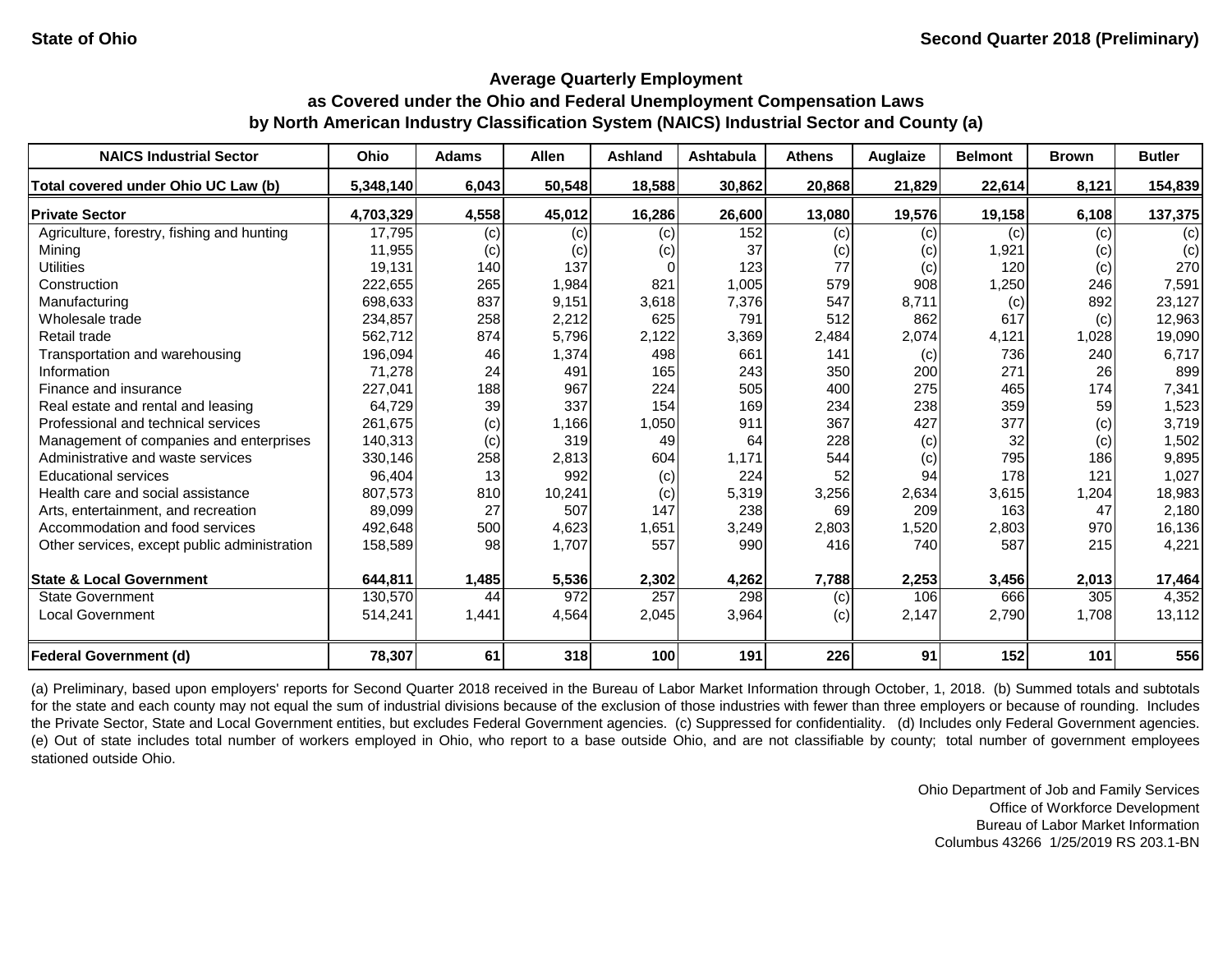| <b>NAICS Industrial Sector</b>               | Carroll         | Champaign | <b>Clark</b> | <b>Clermont</b> | <b>Clinton</b> | <b>Columbiana</b> | Coshocton | Crawford | Cuyahoga | <b>Darke</b> |
|----------------------------------------------|-----------------|-----------|--------------|-----------------|----------------|-------------------|-----------|----------|----------|--------------|
| Total covered under Ohio UC Law (b)          | 6,100           | 10,789    | 47,827       | 59,061          | 17,717         | 29,004            | 10,040    | 12,498   | 710,848  | 18,591       |
| <b>Private Sector</b>                        | 5,145           | 8,905     | 41,434       | 51,984          | 15,551         | 24,888            | 8,583     | 10,760   | 632,780  | 16,456       |
| Agriculture, forestry, fishing and hunting   | 11              | (c)       | 505          | (c)             | (c)            | 160               | 66        | (c)      | 236      | (c)          |
| Mining                                       | 89              | (c)       | 125          | (c)             | (c)            | 173               | 108       | (c)      | 386      | (c)          |
| <b>Utilities</b>                             | (c)             | (c)       | (c)          | 366             | (c)            | 83                | 253       | (c)      | 1,424    | (c)          |
| Construction                                 | 415             | 267       | 1,077        | 3,435           | 323            | 1,016             | 240       | 410      | 22,374   | 863          |
| Manufacturing                                | 1,172           | 3,763     | 6,880        | 6,090           | 3,410          | 6,383             | 2,609     | 2,443    | 68,574   | 5,044        |
| Wholesale trade                              | (c)             | (c)       | (c)          | 1,920           | (c)            | 871               | 171       | 459      | 34,174   | (c)          |
| Retail trade                                 | 791             | 977       | 5,423        | 9,722           | 1,581          | 3,819             | 1,197     | 1,330    | 60,857   | 1,904        |
| Transportation and warehousing               | 292             | 284       | 2,229        | 2,352           | 3,277          | 1,060             | 230       | (c)      | 19,245   | 1,084        |
| Information                                  | 16              | 69        | 119          | 1,140           | 665            | 141               | 61        | 56       | 11,343   | 72           |
| Finance and insurance                        | 74              | 193       | 2,880        | 2,588           | 451            | 457               | 208       | 581      | 39,636   | 566          |
| Real estate and rental and leasing           | 113             | 62        | 442          | 883             | 202            | 224               | 45        | 76       | 13,118   | 124          |
| Professional and technical services          | 163             | (c)       | 864          | 2,783           | 214            | 405               | (c)       | (c)      | 45,393   | 387          |
| Management of companies and enterprises      | $\Omega$        | (c)       | 1,120        | 591             | 185            | 128               | (c)       | (c)      | 24,008   | 15           |
| Administrative and waste services            | 184             | 389       | 2,589        | 2,860           | 549            | 1,207             | 275       | 394      | 47,447   | 568          |
| <b>Educational services</b>                  | (c)             | 178       | 660          | 485             | (c)            | 179               | 80        | (c)      | 19,640   | 49           |
| Health care and social assistance            | (c)             | 925       | 7,721        | 6,434           | (c)            | 4,807             | 1,744     | (c)      | 129,350  | 2,292        |
| Arts, entertainment, and recreation          | 100             | 140       | 475          | 1,162           | 202            | 310               | 132       | 87       | 14,210   | 309          |
| Accommodation and food services              | 615             | 663       | 4,918        | 7,008           | 1,239          | 2,470             | 730       | 1,253    | 60,052   | 1,075        |
| Other services, except public administration | 191             | 354       | 1,604        | 2,041           | 272            | 996               | 230       | 384      | 21,314   | 528          |
| <b>State &amp; Local Government</b>          | 955             | 1,884     | 6,393        | 7,077           | 2,166          | 4,116             | 1,457     | 1,738    | 78,068   | 2,135        |
| <b>State Government</b>                      | $\overline{35}$ | 54        | 166          | 766             | 140            | 300               | 48        | 113      | 4,202    | 44           |
| <b>Local Government</b>                      | 920             | 1,830     | 6,227        | 6,311           | 2,026          | 3,816             | 1,409     | 1,625    | 73,866   | 2,091        |
| <b>Federal Government (d)</b>                | 44              | 65        | 555          | 379             | 129            | 583               | 77        | 79       | 16,223   | 99           |

(a) Preliminary, based upon employers' reports for Second Quarter 2018 received in the Bureau of Labor Market Information through October, 1, 2018. (b) Summed totals and subtotals for the state and each county may not equal the sum of industrial divisions because of the exclusion of those industries with fewer than three employers or because of rounding. Includes the Private Sector, State and Local Government entities, but excludes Federal Government agencies. (c) Suppressed for confidentiality. (d) Includes only Federal Government agencies. (e) Out of state includes total number of workers employed in Ohio, who report to a base outside Ohio, and are not classifiable by county; total number of government employees stationed outside Ohio.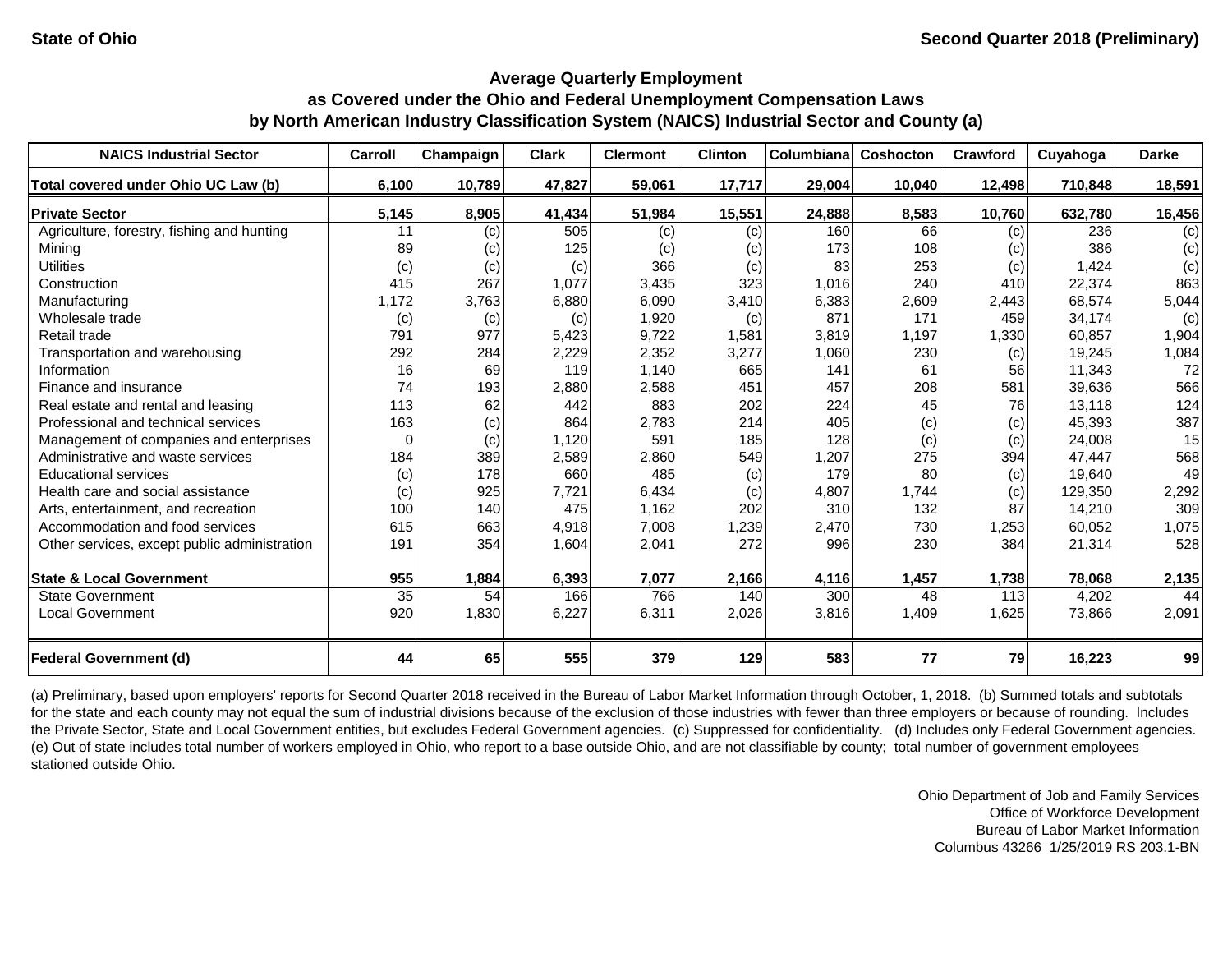| <b>NAICS Industrial Sector</b>               | <b>Defiance</b> | <b>Delaware</b> | <b>Erie</b> | <b>Fairfield</b> | <b>Fayette</b> | <b>Franklin</b> | <b>Fulton</b> | Gallia | Geauga | Greene |
|----------------------------------------------|-----------------|-----------------|-------------|------------------|----------------|-----------------|---------------|--------|--------|--------|
| Total covered under Ohio UC Law (b)          | 15,629          | 88,864          | 38,469      | 43,600           | 11,586         | 741,753         | 18,644        | 10,989 | 35,624 | 61,728 |
| <b>Private Sector</b>                        | 13,659          | 80,981          | 33,536      | 37,005           | 9,938          | 636,504         | 16,053        | 9,174  | 31,873 | 53,284 |
| Agriculture, forestry, fishing and hunting   | 231             | (c)             | (c)         | 75               | 128            | 419             | (c)           | (c)    | (c)    | (c)    |
| Mining                                       |                 | (c)             | (c)         | 11               |                | 308             | (c)           | (c)    | (c)    | (c)    |
| <b>Utilities</b>                             | (c)             | 161             | (c)         | 251              | (c)            | 3,620           | (c)           | 541    | (c)    | (c)    |
| Construction                                 | 345             | 3,543           | 1,118       | 2,401            | 311            | 27,055          | 841           | 516    | 2,326  | 1,534  |
| Manufacturing                                | 3,141           | 6,194           | 6,163       | 4,054            | 1,762          | 38,034          | 6,989         | 646    | 7,373  | 3,701  |
| Wholesale trade                              | (c)             | 2,238           | 970         | 900              | (c)            | 28,942          | 862           | 132    | 1,972  | 1,208  |
| Retail trade                                 | 2,289           | 12,044          | 4,744       | 6,571            | 2,507          | 66,846          | 1,565         | 1,481  | 4,631  | 10,927 |
| Transportation and warehousing               | 590             | 2,375           | (c)         | 857              | 1,260          | 42,751          | (c)           | 276    | (c)    | (c)    |
| Information                                  | 198             | 574             | 411         | 281              | 41             | 14,915          | 63            | 46     | 94     | 668    |
| Finance and insurance                        | 627             | 6,007           | 611         | 730              | 388            | 51,047          | 280           | 352    | 645    | 1,219  |
| Real estate and rental and leasing           | 91              | 917             | 297         | 456              | 44             | 12,117          | 91            | 41     | 200    | 550    |
| Professional and technical services          | (c)             | 5,600           | 502         | 1,096            | (c)            | 47,125          | (c)           | (c)    | 1,184  | 9,133  |
| Management of companies and enterprises      | (c)             | 10,053          | 191         | 193              | (c)            | 24,706          | (c)           | (c)    | 341    | 1,064  |
| Administrative and waste services            | 706             | 4,242           | 765         | 3,099            | 469            | 53,760          | 339           | 89     | 2,065  | 2,592  |
| <b>Educational services</b>                  | 191             | 1,172           | 274         | 303              | (c)            | 15,669          | (c)           | (c)    | 680    | 1,717  |
| Health care and social assistance            | 2,368           | 8,161           | 5,215       | 7,278            | (c)            | 111,407         | (c)           | (c)    | 4,847  | 7,075  |
| Arts, entertainment, and recreation          | 88              | 3,972           | 3,895       | 504              | 115            | 10,750          | 379           | 36     | 455    | 635    |
| Accommodation and food services              | 1,532           | 10,488          | 6,141       | 6,454            | 1,137          | 64,583          | 983           | 914    | 2,665  | 8,496  |
| Other services, except public administration | 591             | 2,875           | 841         | 1,489            | 180            | 22,449          | 389           | 335    | 1,386  | 1,534  |
| <b>State &amp; Local Government</b>          | 1,970           | 7,883           | 4,933       | 6,595            | 1,648          | 105,249         | 2,591         | 1,815  | 3,751  | 8,444  |
| <b>State Government</b>                      | 79              | 369             | 1,016       | 787              | 45             | 54,011          | 117           | 258    | 239    | (c)    |
| <b>Local Government</b>                      | 1,891           | 7,514           | 3,917       | 5,808            | 1,603          | 51,238          | 2,474         | 1,557  | 3,512  | (c)    |
| <b>Federal Government (d)</b>                | 80              | 235             | 241         | 237              | 48             | 13,115          | 92            | 61     | 101    | 14,126 |

(a) Preliminary, based upon employers' reports for Second Quarter 2018 received in the Bureau of Labor Market Information through October, 1, 2018. (b) Summed totals and subtotals for the state and each county may not equal the sum of industrial divisions because of the exclusion of those industries with fewer than three employers or because of rounding. Includes the Private Sector, State and Local Government entities, but excludes Federal Government agencies. (c) Suppressed for confidentiality. (d) Includes only Federal Government agencies. (e) Out of state includes total number of workers employed in Ohio, who report to a base outside Ohio, and are not classifiable by county; total number of government employees stationed outside Ohio.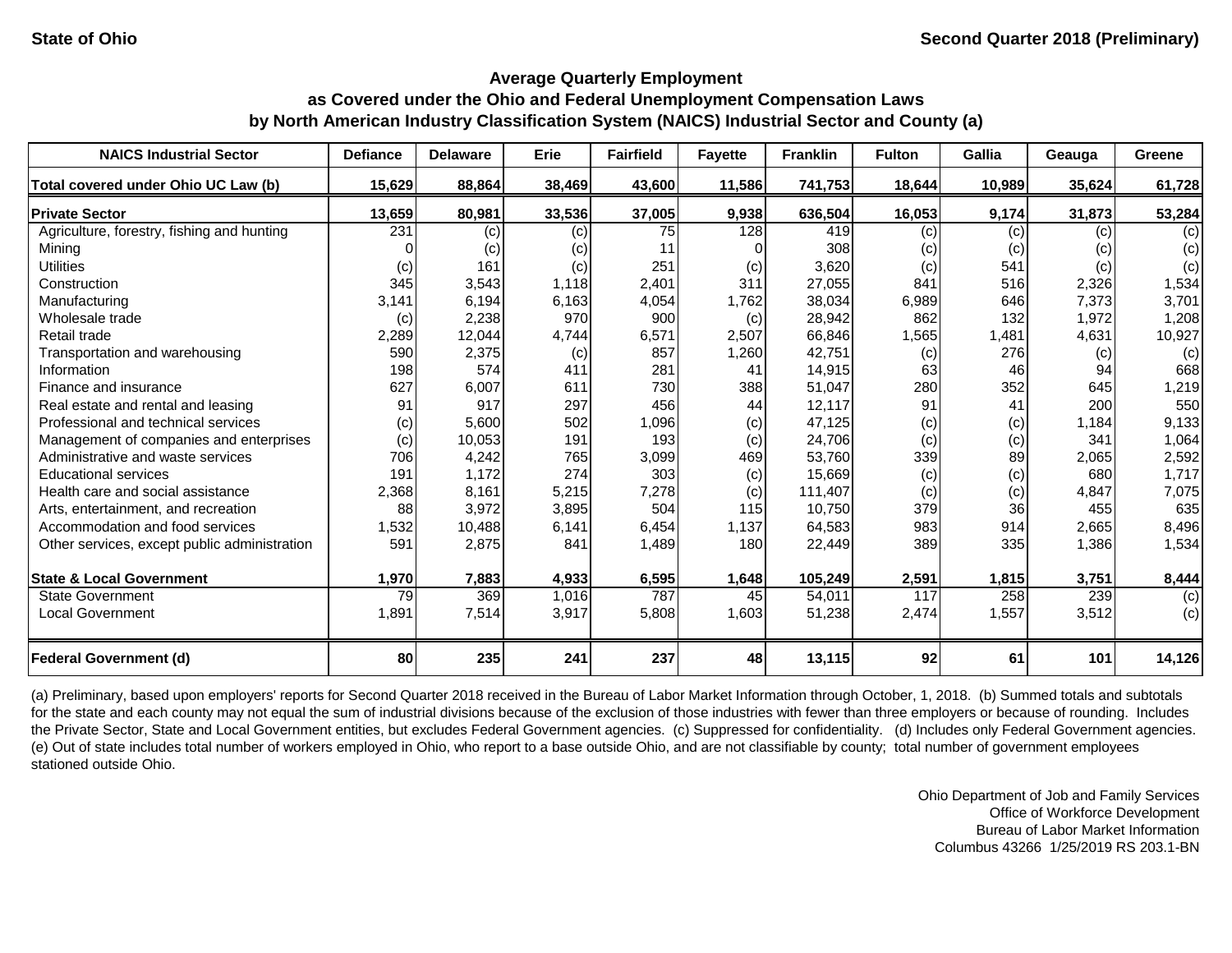| <b>NAICS Industrial Sector</b>               | <b>Guernsey</b> | <b>Hamilton</b> | <b>Hancock</b> | <b>Hardin</b> | <b>Harrison</b> | <b>Henry</b> | <b>Highland</b> | <b>Hocking</b> | <b>Holmes</b> | <b>Huron</b> |
|----------------------------------------------|-----------------|-----------------|----------------|---------------|-----------------|--------------|-----------------|----------------|---------------|--------------|
| Total covered under Ohio UC Law (b)          | 15,153          | 511,207         | 45,663         | 8,251         | 3,785           | 11,054       | 10,487          | 6,601          | 19,997        | 21,394       |
| <b>Private Sector</b>                        | 12,988          | 467,593         | 42,476         | 6,888         | 3,010           | 9,170        | 8,264           | 5,007          | 18,424        | 19,062       |
| Agriculture, forestry, fishing and hunting   | 29              | 320             | (c)            | (c)           | (c)             | (c)          | 39              | (c)            | 188           | (c)          |
| Mining                                       | 528             | 136             | (c)            | (c)           | (c)             | (c)          | 22              | (c)            | 66            | (c)          |
| <b>Utilities</b>                             | 58              | 1,253           | 99             | 50            | 110             | 23           | 60              | (c)            | 139           | (c)          |
| Construction                                 | 657             | 22,802          | 1,338          | 143           | 197             | 691          | 328             | 297            | 2,429         | 1,707        |
| Manufacturing                                | 2,823           | 50,365          | 11,959         | 1,833         | 573             | 3,407        | 1,789           | 907            | 7,244         | 5,886        |
| Wholesale trade                              | 421             | 21,860          | 1,822          | 181           | 208             | 234          | 280             | 52             | 899           | (c)          |
| Retail trade                                 | 1,712           | 42,558          | 4,357          | 872           | 270             | 923          | 1,655           | 849            | 2,461         | 2,100        |
| Transportation and warehousing               | 599             | 12,910          | 3,937          | 205           | 289             | 564          | 143             | (c)            | 714           | 869          |
| Information                                  | 83              | 8,482           | 317            | 37            | (c)             | 115          | 72              | 29             | 71            | 126          |
| Finance and insurance                        | 329             | 30,995          | 581            | 220           | 62              | 246          | 405             | 128            | 389           | 407          |
| Real estate and rental and leasing           | 91              | 7,838           | 424            | 42            | 104             | 66           | 55              | 172            | 53            | 136          |
| Professional and technical services          | 352             | 38,097          | 1,402          | 140           | (c)             | 87           | 101             | (c)            | 323           | (c)          |
| Management of companies and enterprises      |                 | 25,241          | 2,129          | $\Omega$      | (c)             | $\Omega$     | 69              | (c)            | 38            | (c)          |
| Administrative and waste services            | 290             | 31,833          | 2,153          | 139           | 130             | 210          | 587             | 222            | 413           | 453          |
| <b>Educational services</b>                  | 49              | 12,108          | 893            | (c)           | $\Omega$        | 43           | 69              | (c)            | (c)           | 270          |
| Health care and social assistance            | 2,873           | 86,206          | 5,243          | (c)           | 381             | 1,436        | 1,283           | (c)            | (c)           | 2,617        |
| Arts, entertainment, and recreation          | 61              | 12,236          | 280            | 52            | (c)             | 36           | 77              | 46             | 118           | 160          |
| Accommodation and food services              | 1,684           | 46,787          | 4,093          | 766           | (c)             | 672          | 896             | 1,145          | 1,512         | 1,831        |
| Other services, except public administration | 346             | 15,566          | 1,379          | 209           | (c)             | 280          | 336             | 225            | 334           | 684          |
| <b>State &amp; Local Government</b>          | 2,165           | 43,614          | 3,187          | 1,363         | 775             | 1,884        | 2,223           | 1,594          | 1,573         | 2,332        |
| <b>State Government</b>                      | 492             | 8,506           | 175            | 40            | 45              | 43           | 98              | 195            | 42            | 75           |
| <b>Local Government</b>                      | 1,673           | 35,108          | 3,012          | 1,323         | 730             | 1,841        | 2,125           | 1,399          | 1,531         | 2,257        |
| <b>Federal Government (d)</b>                | 113             | 8,259           | 143            | 60            | 45              | 65           | 98              | 45             | 59            | 135          |

(a) Preliminary, based upon employers' reports for Second Quarter 2018 received in the Bureau of Labor Market Information through October, 1, 2018. (b) Summed totals and subtotals for the state and each county may not equal the sum of industrial divisions because of the exclusion of those industries with fewer than three employers or because of rounding. Includes the Private Sector, State and Local Government entities, but excludes Federal Government agencies. (c) Suppressed for confidentiality. (d) Includes only Federal Government agencies. (e) Out of state includes total number of workers employed in Ohio, who report to a base outside Ohio, and are not classifiable by county; total number of government employees stationed outside Ohio.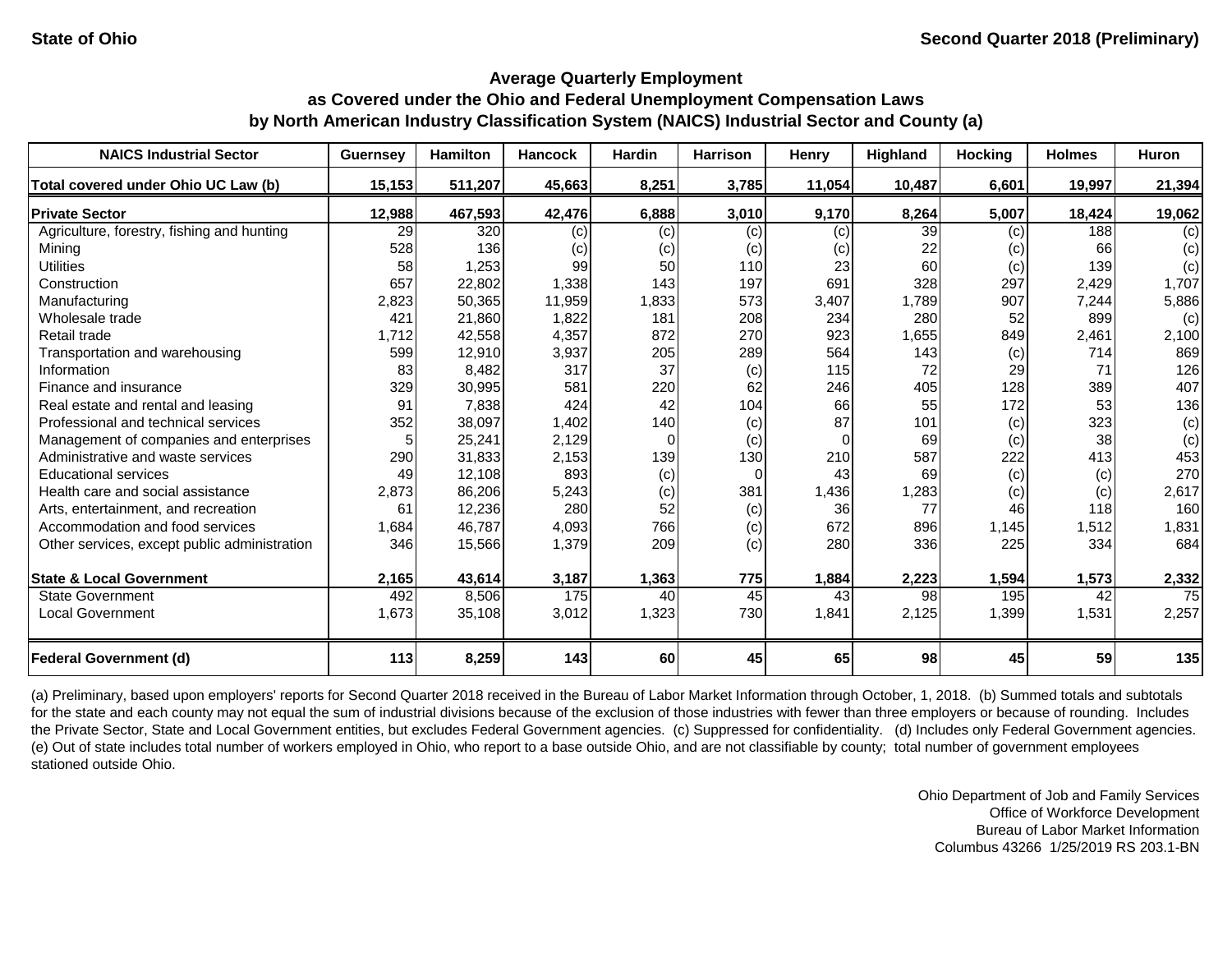| <b>NAICS Industrial Sector</b>               | <b>Jackson</b> | <b>Jefferson</b> | <b>Knox</b> | Lake   | <b>Lawrence</b> | Licking | Logan  | Lorain | Lucas   | <b>Madison</b> |
|----------------------------------------------|----------------|------------------|-------------|--------|-----------------|---------|--------|--------|---------|----------------|
| Total covered under Ohio UC Law (b)          | 10,285         | 20,494           | 20,182      | 96,322 | 12,458          | 59,312  | 19,752 | 98,296 | 208,540 | 17,259         |
| <b>Private Sector</b>                        | 8,806          | 17,155           | 17,483      | 85,413 | 9,812           | 51,537  | 17,535 | 83,735 | 183,162 | 14,142         |
| Agriculture, forestry, fishing and hunting   | 38             |                  | 116         | 1,061  |                 | 766     | 128    | 1,180  | 375     | 225            |
| Mining                                       | 36             | 48               | 82          | 158    | (c)             | 62      | 37     | 19     | 149     | 0              |
| <b>Utilities</b>                             | 43             | 776              | 48          | 975    | 92              | 217     | 33     | 253    | 379     |                |
| Construction                                 | 370            | 938              | 1,017       | 4,106  | 811             | 2,816   | 584    | 4,316  | 8,582   | 524            |
| Manufacturing                                | 2,885          | 1,338            | 4,487       | 21,416 | (c)             | 7,526   | 5,166  | 16,687 | 23,878  | 4,121          |
| Wholesale trade                              | 153            | 456              | 490         | 3,493  | 222             | 1,654   | 375    | 3,384  | 7,023   | 343            |
| Retail trade                                 | 1,424          | 2,863            | 2,065       | 12,070 | 1,824           | 7,444   | 1,645  | 12,345 | 23,397  | 1,954          |
| Transportation and warehousing               | 154            | 1,337            | 285         | 1,220  | 632             | 6,092   | 2,459  | 2,240  | 6,212   | 2,633          |
| Information                                  | 60             | 281              | 139         | 696    | 60              | 250     | 78     | 654    | 1,653   | 56             |
| Finance and insurance                        | 261            | 374              | 396         | 1,438  | 278             | 2,377   | 304    | 1,690  | 5,567   | 140            |
| Real estate and rental and leasing           | 58             | 213              | 149         | 844    | 227             | 455     | 174    | 850    | 2,257   | 67             |
| Professional and technical services          | 120            | (c)              | 288         | 2,999  | 184             | 2,081   | (c)    | 2,233  | 8,317   | (c)            |
| Management of companies and enterprises      | 37             | (c)              | 107         | 1,227  | 80              | 645     | (c)    | 1,240  | 5,919   | (c)            |
| Administrative and waste services            | 593            | 1,073            | 938         | 5,735  | 471             | 2,743   | 1,681  | 6,482  | 15,709  | 964            |
| <b>Educational services</b>                  | (c)            | (c)              | 1,320       | 1,661  | 77              | 971     | 17     | 2,548  | 3,357   | (c)            |
| Health care and social assistance            | (c)            | (c)              | 3,028       | 11,924 | 2,758           | 6,906   | 1,822  | 13,682 | 38,483  | (c)            |
| Arts, entertainment, and recreation          | 34             | 307              | 128         | 1,356  | 33              | 741     | 182    | 1,479  | 4,650   | 53             |
| Accommodation and food services              | 984            | 1,728            | 1,850       | 10,250 | 1,190           | 5,611   | 1,524  | 9,563  | 20,824  | 1,131          |
| Other services, except public administration | 212            | 599              | 551         | 2,784  | 284             | 2,179   | 473    | 2,889  | 6,431   | 149            |
| <b>State &amp; Local Government</b>          | 1,479          | 3,339            | 2,699       | 10,909 | 2,646           | 7,775   | 2,217  | 14,561 | 25,378  | 3,117          |
| <b>State Government</b>                      | 134            | 71               | 285         | 84     | 269             | 1,024   | 87     | 1,164  | 7,443   | 1,321          |
| <b>Local Government</b>                      | 1,345          | 3,268            | 2,414       | 10,825 | 2,377           | 6,751   | 2,130  | 13,397 | 17,935  | 1,796          |
| <b>Federal Government (d)</b>                | 69             | 160              | 107         | 474    | 124             | 356     | 119    | 1,074  | 1,806   | 78             |

(a) Preliminary, based upon employers' reports for Second Quarter 2018 received in the Bureau of Labor Market Information through October, 1, 2018. (b) Summed totals and subtotals for the state and each county may not equal the sum of industrial divisions because of the exclusion of those industries with fewer than three employers or because of rounding. Includes the Private Sector, State and Local Government entities, but excludes Federal Government agencies. (c) Suppressed for confidentiality. (d) Includes only Federal Government agencies. (e) Out of state includes total number of workers employed in Ohio, who report to a base outside Ohio, and are not classifiable by county; total number of government employees stationed outside Ohio.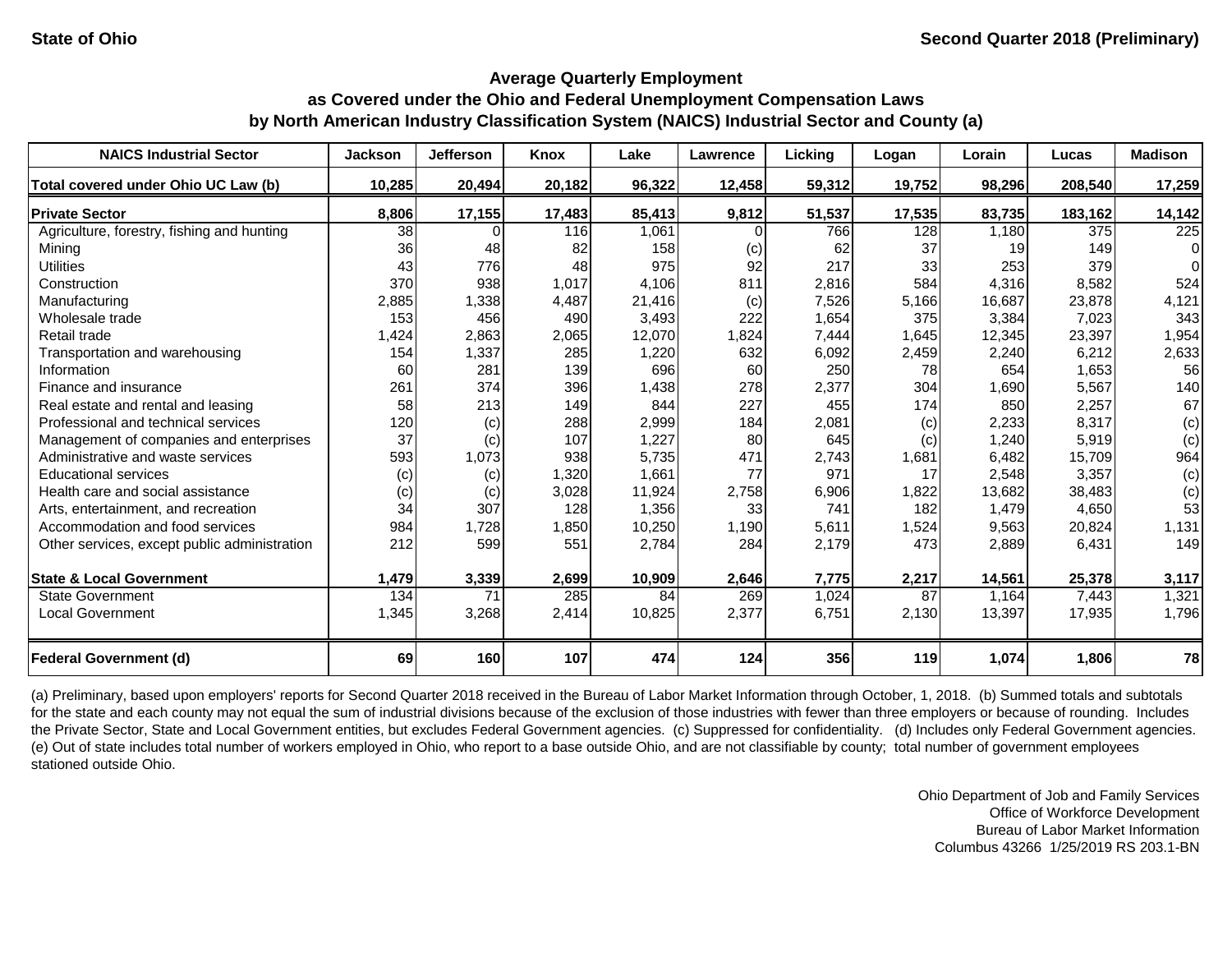| <b>NAICS Industrial Sector</b>               | <b>Mahoning</b> | <b>Marion</b> | <b>Medina</b> | <b>Meigs</b> | <b>Mercer</b> | <b>Miami</b> | <b>Monroe</b> | Montgomery | Morgan          | <b>Morrow</b>  |
|----------------------------------------------|-----------------|---------------|---------------|--------------|---------------|--------------|---------------|------------|-----------------|----------------|
| Total covered under Ohio UC Law (b)          | 97,404          | 25,036        | 61,341        | 3,607        | 20,786        | 40,702       | 2,743         | 251,201    | 2,767           | 5,257          |
| <b>Private Sector</b>                        | 84,674          | 21,244        | 54,498        | 2,581        | 18,135        | 35,979       | 1,918         | 224,409    | 2,142           | 3,728          |
| Agriculture, forestry, fishing and hunting   | 162             | (c)           | 180           | (c)          | (c)           | 119          | 31            | 257        | (c)             | 39             |
| Mining                                       | 127             | (c)           | 14            | (c)          | (c)           | 60           | 112           | 72         | (c)             | 13             |
| <b>Utilities</b>                             | 335             | 101           | 51            | 31           | (c)           | (c)          | 43            | 592        | (c)             | (c)            |
| Construction                                 | 5,029           | 625           | 3,722         | 216          | 1,064         | 1,742        | 153           | 9,171      | 123             | 292            |
| Manufacturing                                | 9,192           | 6,176         | 9,299         | 161          | 7,146         | 10,676       | 20            | 28,364     | 453             | 864            |
| Wholesale trade                              | 4,303           | 705           | 3,473         | 44           | (c)           | (c)          | 33            | 9,606      | (c)             | 86             |
| Retail trade                                 | 12,093          | 2,703         | 8,208         | 538          | 2,051         | 4,637        | 338           | 23,698     | 290             | 599            |
| Transportation and warehousing               | 3,240           | 856           | 2,895         | 57           | 1,180         | 2,186        | 227           | 8,490      | 10 <sup>1</sup> | (c)            |
| Information                                  | 1,003           | 218           | 330           | 12           | 143           | 89           | 14            | 6,999      | 22              | (c)            |
| Finance and insurance                        | 1,833           | 333           | 1,311         | 137          | 569           | 675          | 102           | 11,407     | 84              | 69             |
| Real estate and rental and leasing           | 979             | 382           | 613           | 52           | 84            | 261          | 25            | 2,901      |                 | 70             |
| Professional and technical services          | 2,700           | 239           | 2,071         | (c)          | 341           | (c)          | 45            | 12,614     | 24              | (c)            |
| Management of companies and enterprises      | 1,219           | 123           | 2,928         | (c)          | (c)           | (c)          | $\Omega$      | 3,678      |                 | (c)            |
| Administrative and waste services            | 6,601           | 1,842         | 3,186         | 94           | (c)           | 2,184        | 100           | 16,119     | 67              | 139            |
| <b>Educational services</b>                  | 672             | 60            | 526           | (c)          | (c)           | 192          | (c)           | 6,232      |                 | $\overline{4}$ |
| Health care and social assistance            | 19,771          | 3,994         | 6,503         | (c)          | (c)           | 4,296        | (c)           | 50,686     | 385             | 661            |
| Arts, entertainment, and recreation          | 1,638           | 130           | 1,248         | (c)          | 103           | 306          | 18            | 3,265      | (c)             | 210            |
| Accommodation and food services              | 10,605          | 1,932         | 6,159         | (c)          | 1,358         | 3,817        | 229           | 23,178     | (c)             | 431            |
| Other services, except public administration | 3,171           | 664           | 1,782         | 79           | 789           | 1,295        | 117           | 7,080      | 26              | (c)            |
| <b>State &amp; Local Government</b>          | 12,730          | 3,792         | 6,843         | 1,026        | 2,651         | 4,723        | 825           | 26,792     | 625             | 1,529          |
| <b>State Government</b>                      | 2,641           | 702           | 112           | 41           | 152           | 123          | 38            | 1,094      | 63              | 66             |
| <b>Local Government</b>                      | 10,089          | 3,090         | 6,731         | 985          | 2,499         | 4,600        | 787           | 25,698     | 562             | 1,463          |
| <b>Federal Government (d)</b>                | 1,167           | 104           | 357           | 60           | 87            | 186          | 49            | 4,231      | 41              | 47             |

(a) Preliminary, based upon employers' reports for Second Quarter 2018 received in the Bureau of Labor Market Information through October, 1, 2018. (b) Summed totals and subtotals for the state and each county may not equal the sum of industrial divisions because of the exclusion of those industries with fewer than three employers or because of rounding. Includes the Private Sector, State and Local Government entities, but excludes Federal Government agencies. (c) Suppressed for confidentiality. (d) Includes only Federal Government agencies. (e) Out of state includes total number of workers employed in Ohio, who report to a base outside Ohio, and are not classifiable by county; total number of government employees stationed outside Ohio.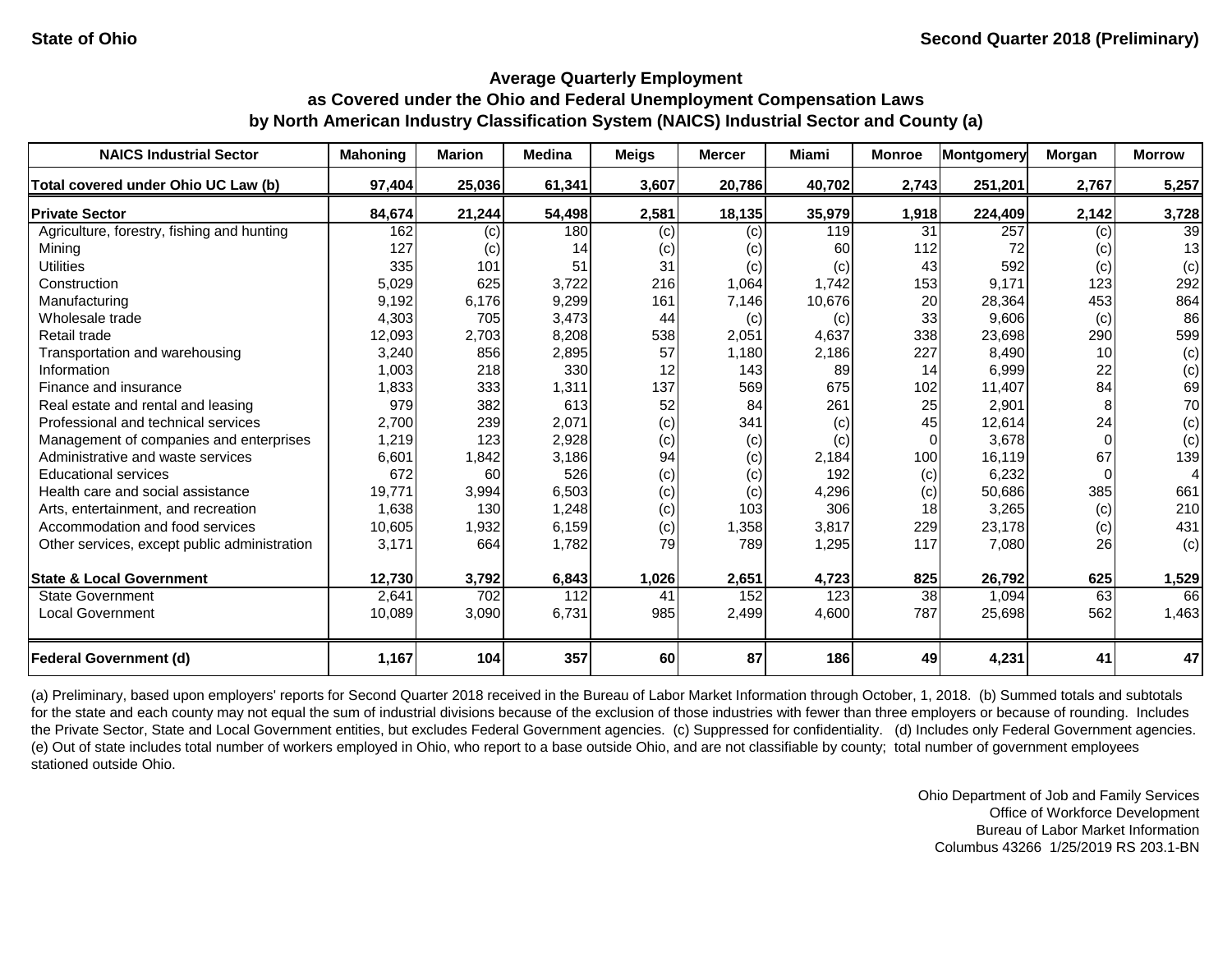| <b>NAICS Industrial Sector</b>               | <b>Muskingum</b> | <b>Noble</b> | <b>Ottawa</b> | <b>Paulding</b> | Perry | <b>Pickaway</b> | <b>Pike</b> | Portage | <b>Preble</b> | Putnam |
|----------------------------------------------|------------------|--------------|---------------|-----------------|-------|-----------------|-------------|---------|---------------|--------|
| Total covered under Ohio UC Law (b)          | 33,329           | 3,040        | 14,282        | 4,937           | 6,427 | 13,998          | 9,826       | 54,665  | 11,208        | 11,940 |
| <b>Private Sector</b>                        | 28,308           | 2,068        | 12,174        | 3,891           | 4,913 | 10,149          | 8,445       | 43,827  | 9,462         | 10,340 |
| Agriculture, forestry, fishing and hunting   | 26               |              | 100           | (c)             | 16    | (c)             | (c)         | 166     | (c)           | (c)    |
| Mining                                       | 384              | 78           | 91            | (c)             | 297   | (c)             | (c)         | 280     | (c)           | (c)    |
| <b>Utilities</b>                             | 234              | 12           | (c)           | (c)             | 28    | (c)             | (c)         | (c)     | (c)           | (c)    |
| Construction                                 | 1,084            | 115          | 606           | 87              | 411   | 990             | 410         | 2,058   | 372           | 897    |
| Manufacturing                                | 2,840            | 261          | 2,034         | 1,423           | 959   | 1,946           | 1,024       | 10,419  | 3,270         | 3,527  |
| Wholesale trade                              | 838              | 110          | (c)           | (c)             | 250   | (c)             | (c)         | 3,133   | (c)           | 473    |
| Retail trade                                 | 4,950            | 295          | 1,591         | 374             | 718   | 1,510           | 1,033       | 6,553   | 1,796         | 1,156  |
| Transportation and warehousing               | 1,777            | 168          | 426           | 216             | 58    | 631             | 528         | (c)     | 346           | (c)    |
| Information                                  | 645              | 15           | 58            | 22              | 22    | 25              | 37          | 471     | 23            | 59     |
| Finance and insurance                        | 748              | 94           | 290           | 95              | 151   | 266             | 227         | 636     | 222           | 295    |
| Real estate and rental and leasing           | 239              |              | 143           | 28              | 17    | 114             | 44          | 517     | 71            | 43     |
| Professional and technical services          | 687              | 168          | 169           | 80              | 88    | 158             | (c)         | 1,562   | (c)           | 226    |
| Management of companies and enterprises      | 230              | (c)          | 84            | (c)             | 113   | 84              | (c)         | 836     | (c)           | 0      |
| Administrative and waste services            | 1,481            | (c)          | 271           | (c)             | 245   | 687             | 2,179       | 1,363   | 203           | 437    |
| <b>Educational services</b>                  | 489              |              | (c)           | (c)             | (c)   | (c)             | (c)         | 480     | 17            | 136    |
| Health care and social assistance            | 6,373            | 322          | (c)           | (c)             | (c)   | (c)             | (c)         | 5,435   | 1,138         | 1,193  |
| Arts, entertainment, and recreation          | 331              | (c)          | 810           | (c)             | 23    | 129             | (c)         | 508     | 24            | 74     |
| Accommodation and food services              | 3,584            | (c)          | 2,503         | (c)             | 514   | 1,211           | (c)         | 6,001   | 1,057         | 894    |
| Other services, except public administration | 1,368            | 65           | 374           | 74              | 139   | 318             | 212         | 1,777   | 329           | 460    |
| <b>State &amp; Local Government</b>          | 5,021            | 972          | 2,108         | 1,046           | 1,514 | 3,849           | 1,381       | 10,838  | 1,746         | 1,600  |
| <b>State Government</b>                      | 324              | 471          | 168           | 34              | 39    | 1,359           | 85          | 5,019   | 82            | 38     |
| <b>Local Government</b>                      | 4,697            | 501          | 1,940         | 1,012           | 1,475 | 2,490           | 1,296       | 5,819   | 1,664         | 1,562  |
| <b>Federal Government (d)</b>                | 213              | 21           | 261           | 52              | 61    | 93              | 58          | 330     | 70            | 67     |

(a) Preliminary, based upon employers' reports for Second Quarter 2018 received in the Bureau of Labor Market Information through October, 1, 2018. (b) Summed totals and subtotals for the state and each county may not equal the sum of industrial divisions because of the exclusion of those industries with fewer than three employers or because of rounding. Includes the Private Sector, State and Local Government entities, but excludes Federal Government agencies. (c) Suppressed for confidentiality. (d) Includes only Federal Government agencies. (e) Out of state includes total number of workers employed in Ohio, who report to a base outside Ohio, and are not classifiable by county; total number of government employees stationed outside Ohio.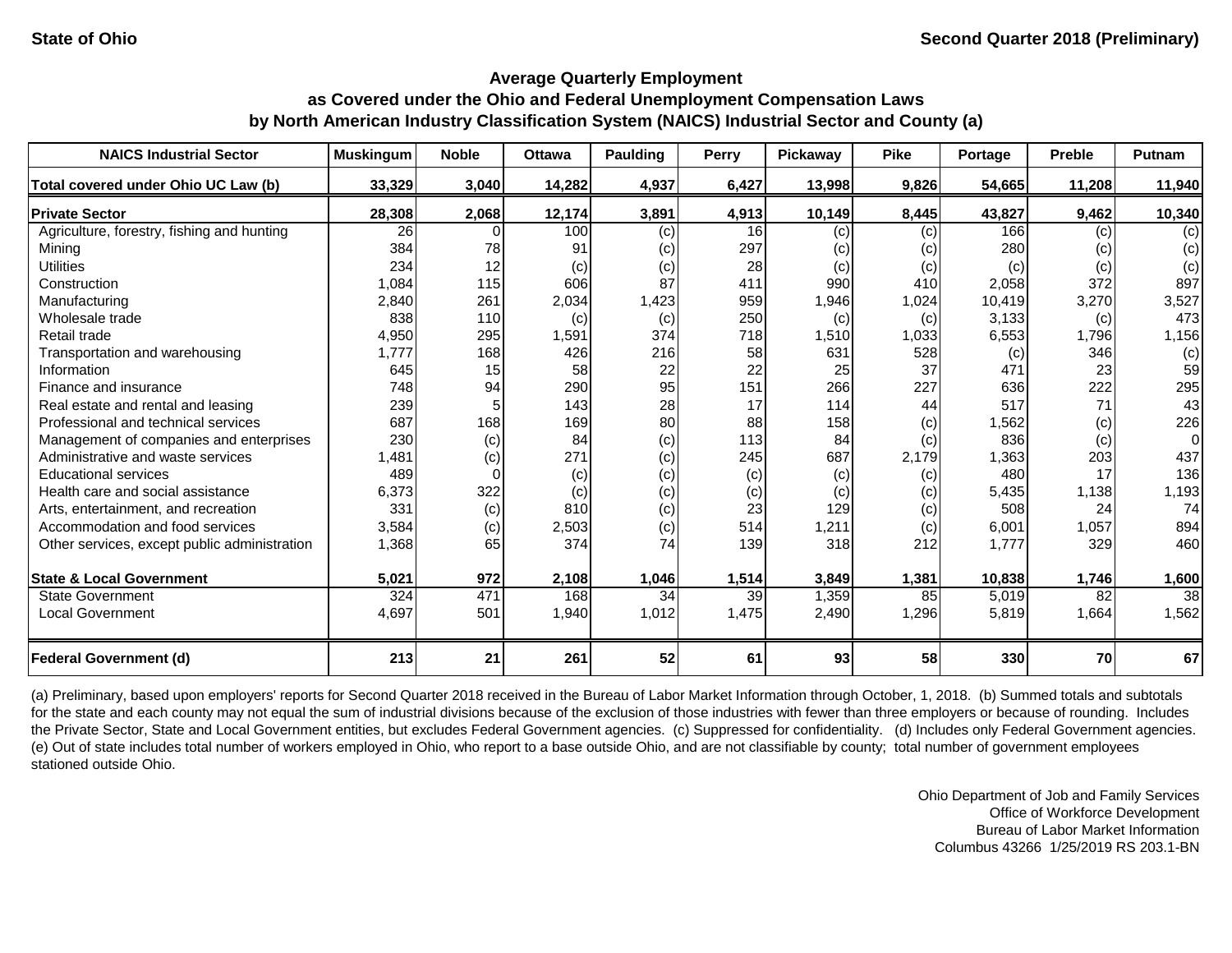| <b>NAICS Industrial Sector</b>               | <b>Richland</b> | <b>Ross</b> | <b>Sandusky</b> | <b>Scioto</b> | <b>Seneca</b> | <b>Shelby</b> | <b>Stark</b> | <b>Summit</b> | <b>Trumbull</b> | <b>Tuscarawas</b> |
|----------------------------------------------|-----------------|-------------|-----------------|---------------|---------------|---------------|--------------|---------------|-----------------|-------------------|
| Total covered under Ohio UC Law (b)          | 50,234          | 27,598      | 26,184          | 23,167        | 19,528        | 27,479        | 160,282      | 265,454       | 67,379          | 36,813            |
| <b>Private Sector</b>                        | 43,433          | 22,687      | 23,214          | 18,480        | 16,951        | 25,123        | 142,218      | 239,695       | 58,591          | 32,046            |
| Agriculture, forestry, fishing and hunting   | (c)             | 95          | (c)             | (c)           | 61            | 147           | 292          | 75            | 110             | 142               |
| Mining                                       | (c)             | 23          | (c)             | (c)           | 137           |               | 403          | 124           | 60              | 864               |
| <b>Utilities</b>                             | (c)             | 195         | 44              | 101           | 113           | (c)           | 595          | (c)           | 141             | 106               |
| Construction                                 | 2,069           | 789         | 917             | 517           | 982           | 1,578         | 7,645        | 11,341        | 2,569           | 1,725             |
| Manufacturing                                | 10,092          | 4,364       | 9,517           | 1,476         | 4,311         | 12,930        | 25,824       | 28,605        | 10,858          | 7,517             |
| Wholesale trade                              | 1,686           | 587         | 615             | 359           | 654           | 1,308         | 5,428        | 13,247        | 2,160           | 1,158             |
| Retail trade                                 | 6,598           | 4,033       | 2,643           | 3,083         | 2,177         | 1,850         | 19,349       | 29,364        | 10,173          | 4,319             |
| Transportation and warehousing               | (c)             | 788         | 713             | 519           | 602           | (c)           | 3,444        | (c)           | 2,321           | 904               |
| Information                                  | 504             | 278         | 114             | 133           | 197           | 100           | 1,499        | 4,013         | 391             | 226               |
| Finance and insurance                        | 1,046           | 499         | 494             | 416           | 406           | 326           | 5,186        | 10,270        | 1,341           | 656               |
| Real estate and rental and leasing           | 310             | 145         | 362             | 240           | 71            | 84            | 1,387        | 2,870         | 869             | 344               |
| Professional and technical services          | 829             | 295         | 389             | 588           | (c)           | (c)           | 4,973        | 13,277        | 1,320           | 948               |
| Management of companies and enterprises      | 77              | 220         | 238             | 70            | (c)           | (c)           | 1,187        | 14,777        | 705             | 208               |
| Administrative and waste services            | 3,811           | 1,012       | 757             | 475           | 523           | 1,050         | 8,967        | 17,035        | 4,280           | 1,907             |
| <b>Educational services</b>                  | 540             | 84          | (c)             | 168           | 1,128         | (c)           | 3,129        | 3,959         | 484             | 184               |
| Health care and social assistance            | 7,732           | 5,178       | (c)             | 7,171         | 2,329         | (c)           | 27,736       | 44,392        | 10,546          | 5,277             |
| Arts, entertainment, and recreation          | 506             | 205         | 281             | 48            | 104           | 116           | 2,039        | 4,832         | 891             | 442               |
| Accommodation and food services              | 4,828           | 3,367       | 2,153           | 2,566         | 2,181         | 1,400         | 17,317       | 23,053        | 7,275           | 4,041             |
| Other services, except public administration | 1,297           | 530         | 676             | 518           | 607           | 778           | 5,818        | 8,113         | 2,097           | 1,078             |
| <b>State &amp; Local Government</b>          | 6,801           | 4,911       | 2,970           | 4,687         | 2,577         | 2,356         | 18,064       | 25,759        | 8,788           | 4,767             |
| <b>State Government</b>                      | 1,432           | 1,686       | 106             | 1,410         | 294           | 197           | 1,321        | 4,281         | 734             | 492               |
| <b>Local Government</b>                      | 5,369           | 3,225       | 2,864           | 3,277         | 2,283         | 2,159         | 16,743       | 21,478        | 8,054           | 4,275             |
| <b>Federal Government (d)</b>                | 659             | 1,629       | 108             | 164           | 117           | 72            | 963          | 1,823         | 532             | 256               |

(a) Preliminary, based upon employers' reports for Second Quarter 2018 received in the Bureau of Labor Market Information through October, 1, 2018. (b) Summed totals and subtotals for the state and each county may not equal the sum of industrial divisions because of the exclusion of those industries with fewer than three employers or because of rounding. Includes the Private Sector, State and Local Government entities, but excludes Federal Government agencies. (c) Suppressed for confidentiality. (d) Includes only Federal Government agencies. (e) Out of state includes total number of workers employed in Ohio, who report to a base outside Ohio, and are not classifiable by county; total number of government employees stationed outside Ohio.